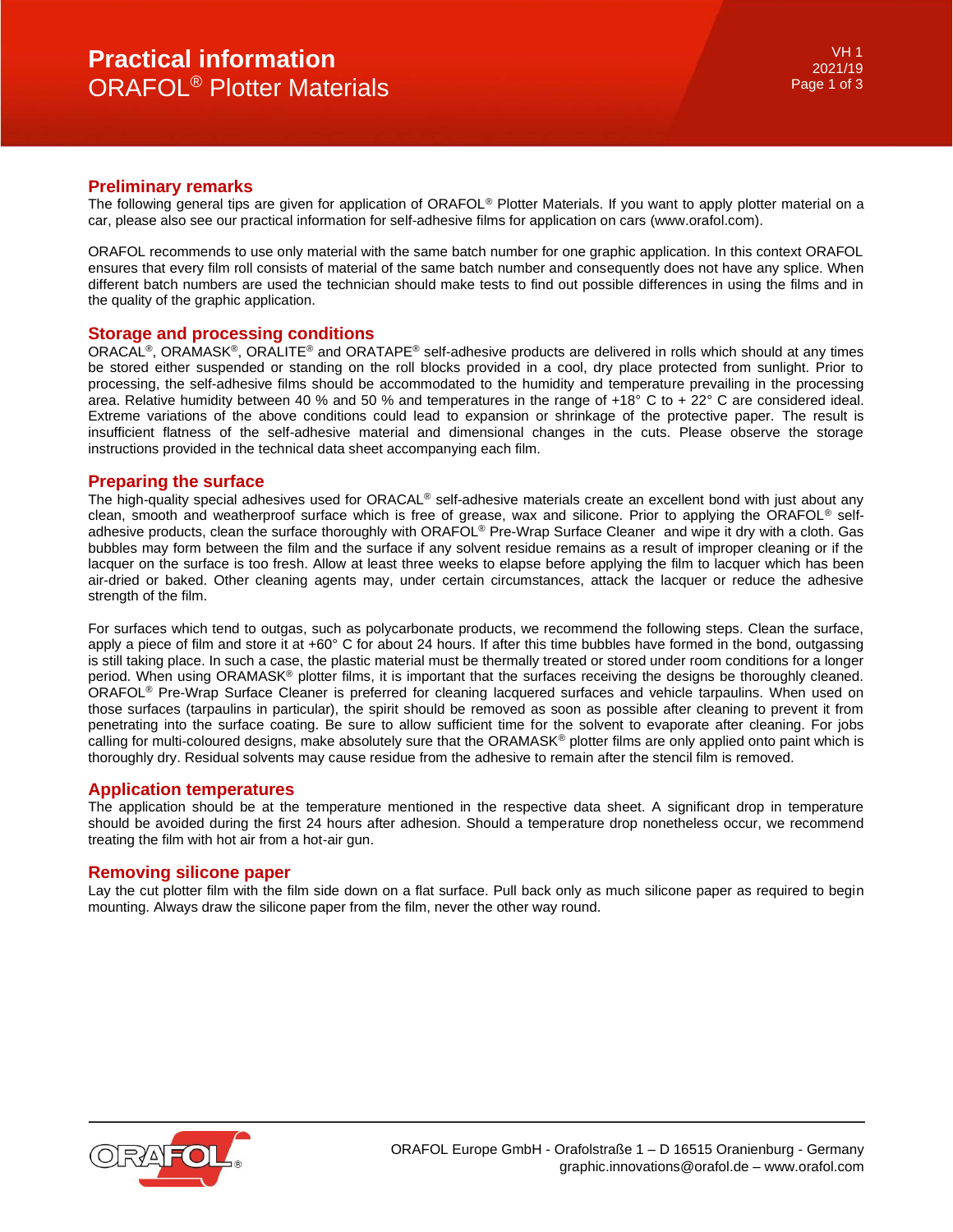# **Practical information** ORAFOL® Plotter Materials

# **Application**

ORAFOL recommends to use only material with the same batch number for the same colour. There are two major methods of application: dry and wet adhesion. For dry adhesion, first position the film cut and press it at one corner on the surface. Then adhere the remainder by applying a plastic squeegee across the film in overlapping sweeps. Depending on the size of the cut being mounted, the silicone paper may be removed completely before bonding or gradually during the adhering procedure. When using ORATAPE® application paper or film, pull these slowly away from the film at a 180° angle. Wet adhesion should only be done in warm weather when temperatures are at least +18° C. Spray the exposed adhesive side with low-surface-tension water (water mixed with a flushing agent) and lay it upon the receiving surface. The ease of precise positioning is the great advantage of the wet adhesion method.

Press the film to the surface using sweeping, overlapping motions. Make sure that the water is completely squeezed out from between the surface and the adhesive. For wet adhesion, we recommend ORATAPE® MT72 application paper. After a short drying period, remove application paper carefully at a 180° angle. Slightly moistening the back side of the application paper makes this procedure even easier. The bond is improved if the film is pressed again to the surface after a few hours. To avoid differences in perceived colour after adhesion, ORACAL® coloured films should always be worked and adhered in one direction only. When mounting across overlapping sheets of metal or expansion joints, use a sharp knife to separate the film at these points so that the film does not come loose when exposed to motion. Different background profiles are used in vehicle construction.

When applying films to such backgrounds always follow the profile. Never just lay out the film and press it under tension into the recess. With overlapping film adhesion, it is important to make sure that the edges of the film sheets overlap by a minimum of 4 mm and a maximum of 12 mm. When applying film to film, make absolutely sure that only films of the same manufacturer and the same type are put on top of each other (monomeric film on monomeric film and polymeric film on polymeric softened film).

**Caution!** Certain thermal insulation glazing systems may be damaged by self-adhesive films due to thermal stresses caused by extreme temperature fluctuations.

# **Application on cars**

For the application on cars please see additionally the practical information on how to apply self-adhesive films on cars. For the application on car windows the remarks in the practical information for application on cars are to be followed.

## **Service life by climate zones**

The service life specified in the technical data sheets applies to vertical outdoor exposure under normal central European environmental conditions. The following table provides an overview of the expected reduction in the service life under deviating environmental conditions, which are divided into three climate zones. The specification is valid for all color films suitable for vertical and horizontal application (such as entire vehicle wrapping, vehicle lettering and marking). In case of all other films, the service life data apply only to vertical uses.

| Climate zone 1: temperate<br>(e.g. Nord/Central Europe / North US)                                       |                                                                        | Climate zone 2): humid / warm<br>(e.g. Europe – Mediterranean region, Southeast US,<br>Oceania) |                                                           |  |  |  |
|----------------------------------------------------------------------------------------------------------|------------------------------------------------------------------------|-------------------------------------------------------------------------------------------------|-----------------------------------------------------------|--|--|--|
| Vertical:<br>Horizontal:                                                                                 | datasheet<br>technical<br>the<br>Data<br>in.<br>C1) vertical minus 50% | Vertical:<br>Horizontal:                                                                        | C1) vertical minus 2 years<br>C1) horizontal minus 1 year |  |  |  |
| Climate zone 3): arid / hot<br>(e.g. Middle East / North Africa, desert regions in AUS,<br>Southwest US) |                                                                        | <b>Exceptions</b><br>For service life of $\leq 5$ years in C1) vertical applies:                |                                                           |  |  |  |
| Vertical:<br>Horizontal:                                                                                 | C1) vertical minus 4 years<br>C1) horizontal minus 2 years             | C3) vertical = C2) vertical minus $50\%$<br>C3) horizontal = C3) vertical minus $50\%$          |                                                           |  |  |  |
|                                                                                                          |                                                                        |                                                                                                 |                                                           |  |  |  |